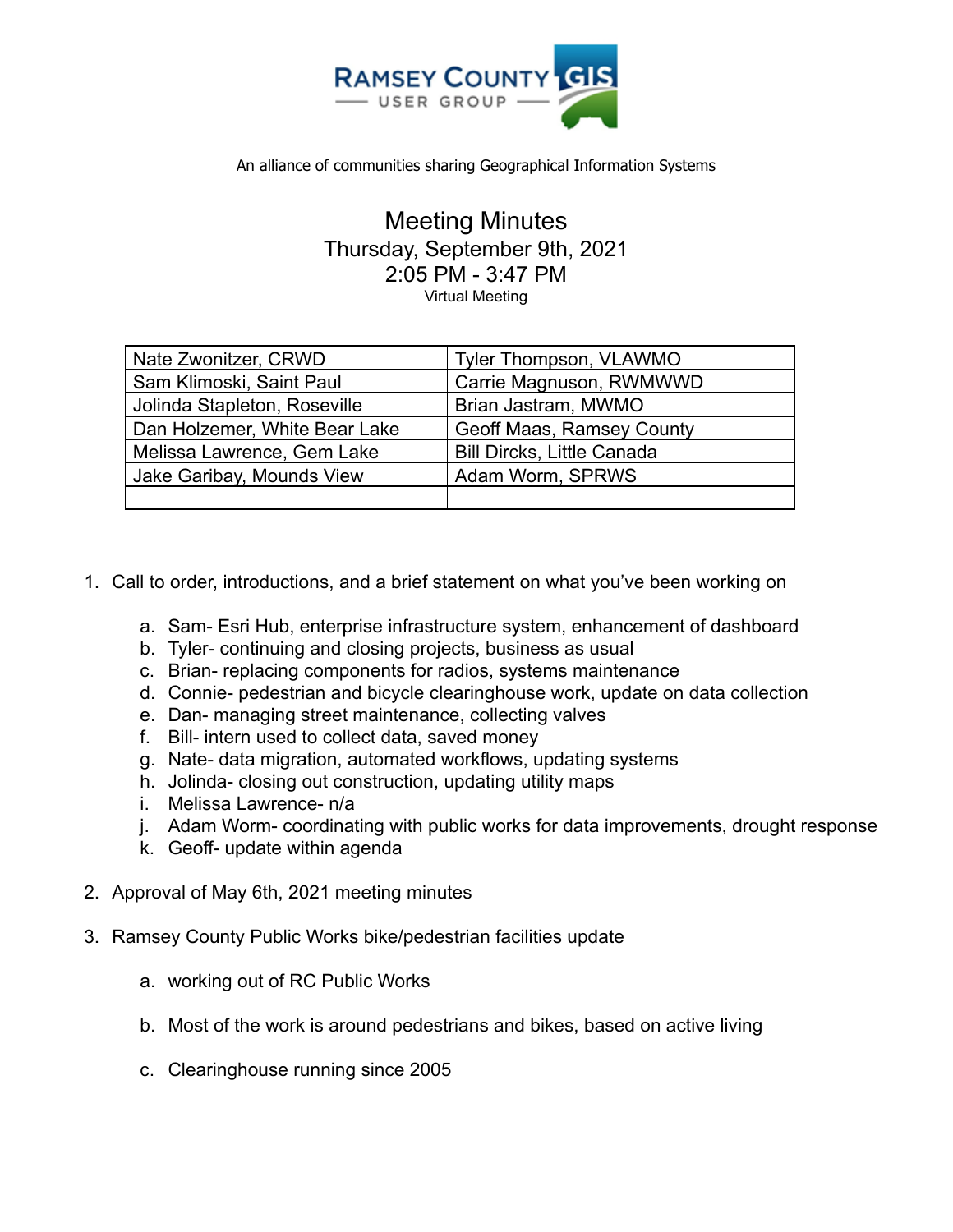

An alliance of communities sharing Geographical Information Systems

- d. A vision of connected network between all communities within Ramsey County
- e. multiple maps were shown, including network completeness
	- i. a follow-up opportunity for the group to funnel data back into the dataset
- f. Looking for shapefile or file geodatabase
	- i. helpful to have width, type, surface type
	- ii. want to receive by *September 30th, 2021*
- g. Quarterly Meeting Monday, September 27, 2021
- h. Follow up-to send out materials and information about the program
- 4. Ramsey County GIS Update
	- a. Redistricting- County elections and voting office is leading
	- b. System Architect Position still available
	- c. Open Space Project- want better use of open space
		- i. where are the open spaces
		- ii. nearly all of RC is within 10 minutes to open space
	- d. MSWGP- nearing completion
		- i. Ramsey county might be the location for a testbed
	- e. Drainage Ditch Dataset
		- i. improve hydrography data within RC
		- ii. transfer remaining ditches to full watershed management
		- iii. follow up for data collection
	- f. 2022 Aerial Imagery and LiDAR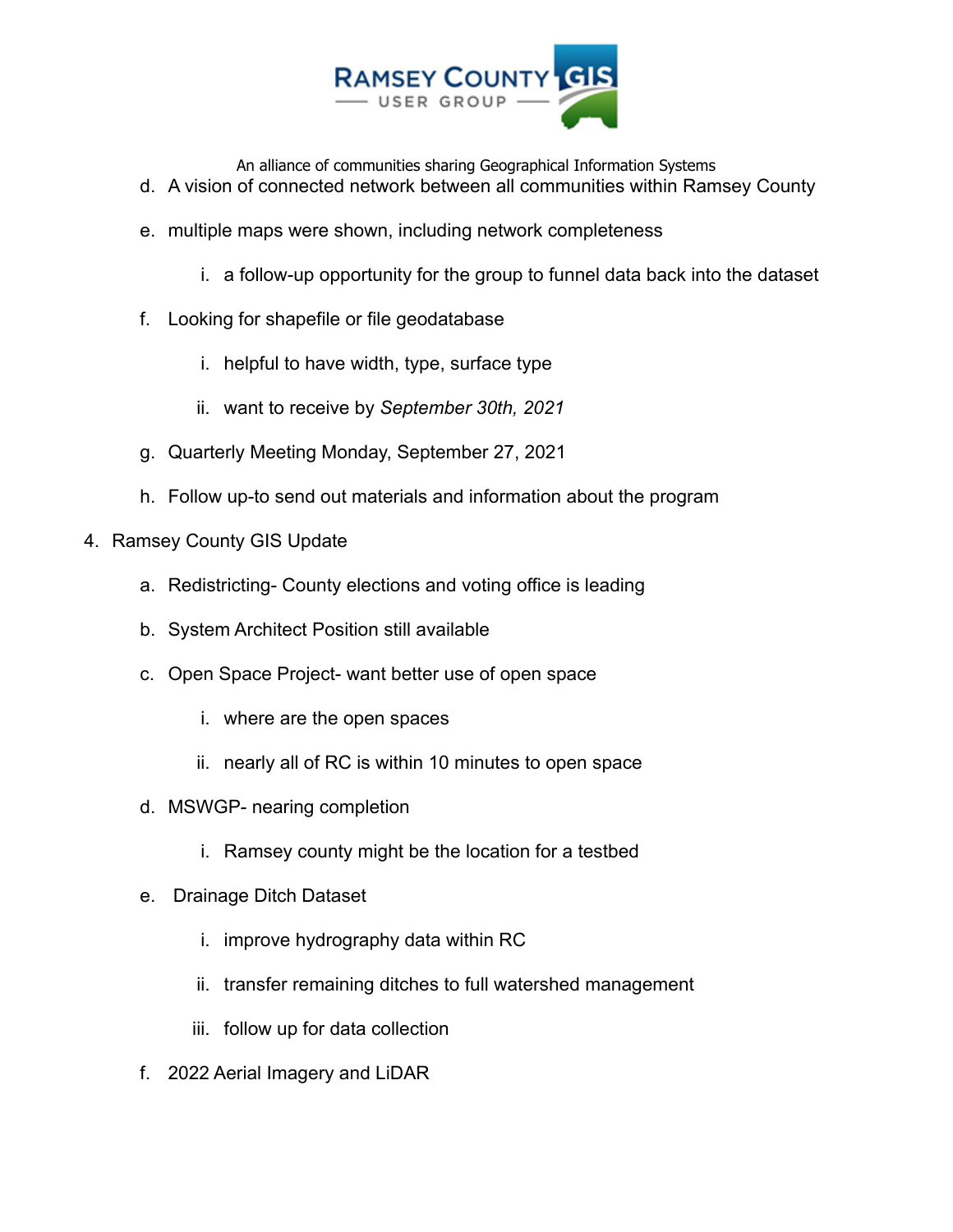

An alliance of communities sharing Geographical Information Systems i. Ortho 3"

- 1. leaf off, snow-off for spring 2022
- ii. Oblique imagery
- iii. web-based ortho
- iv. imagery integration with internal platforms
- v. LiDAR- QL-1 classified point cloud (8 pulses per square meter),
	- 1. cost to RC \$57,000
	- 2. price would be near double to collect outside of joint effort with state
	- 3. Sam- a great opportunity for updated datasets (elevation, etc.)
	- 4. USGS wants updated LiDAR, counties are stepping up to figure out funding
- g. Dan- concerns about redistricting
	- i. the vote is coming up, are updates coming before?
	- ii. Geoff- updates are coming, should contact the election office
	- iii. Sam- reached out to their clerks about this, historically is outsourced for completion
- 5. Review draft 2022 budget
	- a. \$188,383 remaining reserves
	- b. \$30,000 contribution for RC LiDAR/Ortho Partner Project
	- c. Geoff- Nearmap cost will drop, replaced with more comprehensive ortho cost
		- i. potentially increased cost associated with a change in collection